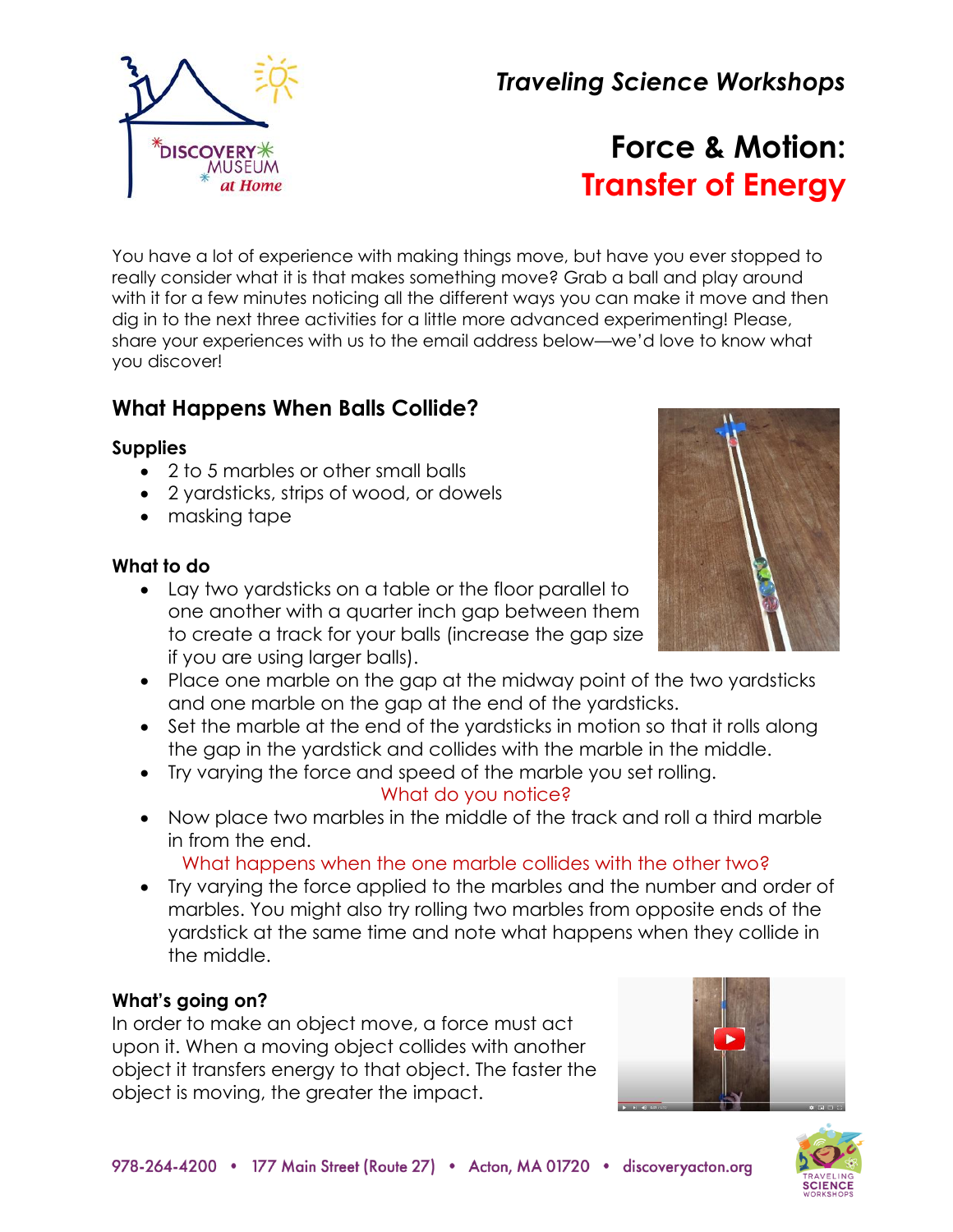

# **Ninja Balls: Making a Super Bouncer**

*This activity is best done outside or in a large room with a lot of space where nothing can be broken if hit by a ball in motion.*

In the last experience you may have noticed that the motion energy from one ball could be used to make another ball move. In this activity, you can explore that concept when two balls are dropped together.

#### **Supplies**

- One large ball such as a basketball
- One smaller, lightweight ball such as a tennis ball



#### **What to do**

- Bounce the larger of the two balls and note how high the ball bounces.
- Do the same with the smaller ball.
- Now stack the small ball on top of the larger ball and drop the two balls together at the same time.

#### What do you notice?

#### What do you think might be making the small ball bounce so high when the two balls are dropped together as one?

#### **What's going on?**

The energy from the larger bouncing ball is transferred to the smaller ball when the two balls drop and hit the ground together. This makes the smaller ball bounce higher than either of the two balls dropped individually.

# **Balls on the Move!**

#### **Supplies**

- Marble or other small ball
- pair of scissors
- roll of masking tape or other tape
- toilet paper or paper towel tubes (or roll your own tubes out of paper)
- 'tracks' made from 2" x 6" strips of stiff paper folded in half the long way\*
- a kitchen chair or a large cardboard box to serve as a base to which you can secure your tubes and ramps with tape

\*You can vary the length of your tracks. Experiment with mixing shorter and longer tracks!